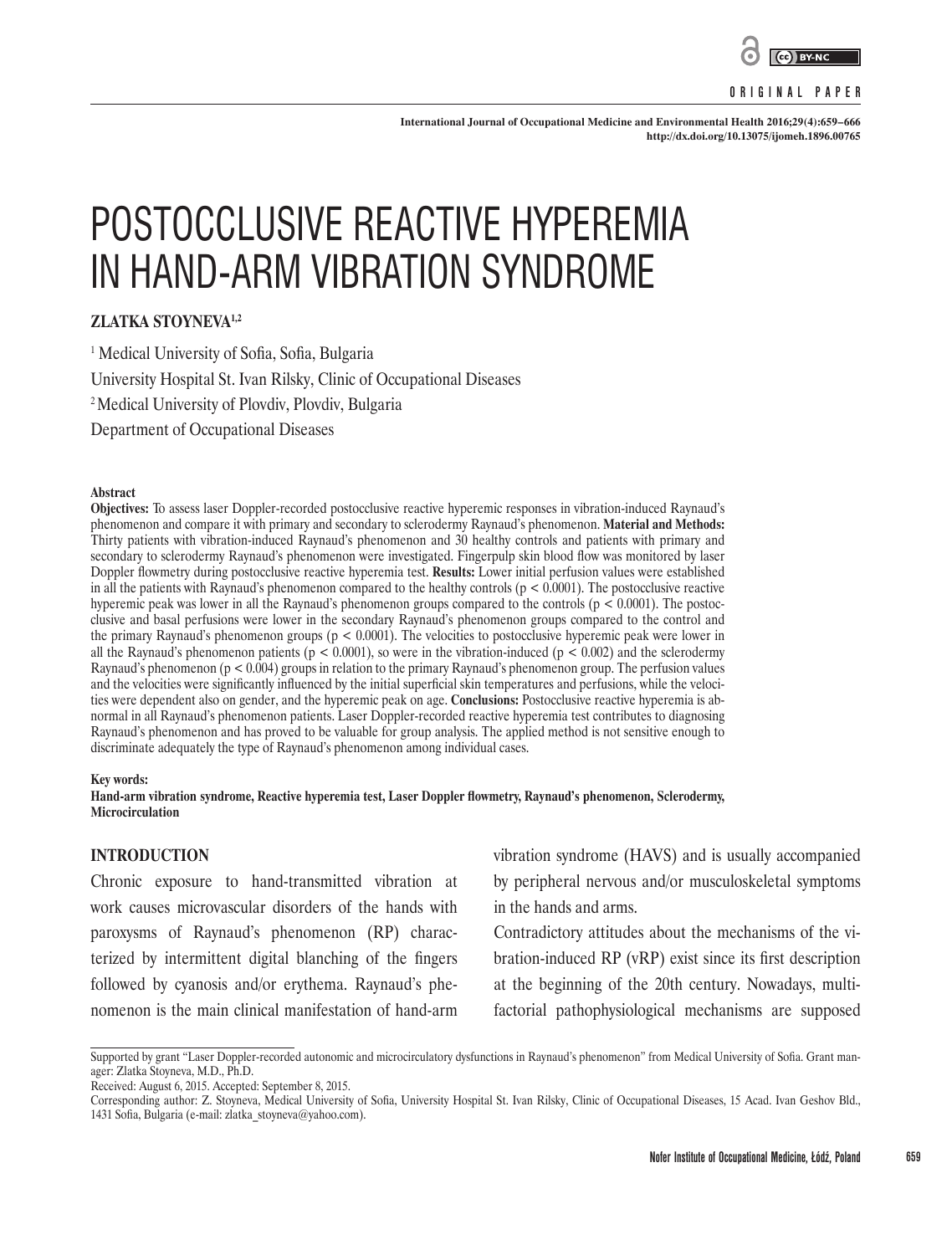with interrelations between functional and structural abnormalities of the blood vessel wall and the endothelium, disorders of the neural control of the vascular tone and the impairment of blood flow and/or endothelial injury [1,2].

Skin blood flow is regulated by neural and local control mechanisms. Sympathetic vasoconstrictor fibers have tonic vasoconstrictor influence on skin vessels, especially in the volar parts of the hands and fingers with abundant arterio-venular anastomoses. The local control mechanisms, independent of nerve and hormone control, include vasodilators, such as decreased oxygen partial pressure, hydrogen ion, locally released metabolites, such as adenosin, and increased concentrations of potassium with more pronounced effect in short-term hypoxia. More important as a local regulator of vascular tone are the vascular enodothelium producing vasodilators, such as nitric oxide (NO), prostacyclin and endothelium-derived hyperpolarizing factors and vasoconstrictors, such as endothelin, platelet activating factors [3,4]. Endothelial damage and dysregulation of vascular tone contribute to vibration-induced RP [5,6].

Postocclusion reactive hyperemia is the sudden increase in blood flow after release of a transient occlusion of the proximal artery and is used as integrated test to study microvascular function [7]. Its mechanisms are not well known. It is supposed to be mediated by a local reflex including sensory nerves, a myogenic response and some metabolic and endothelial vasodilators, probably endothelial-derived hyperpolarizing factors, such as large-conductance calcium activated potassium channels (BKCa) [8,9] since reactive hyperemic response is not dependent on nitric oxide pathway [10,11] or on cyclooxygenase-derived prostanoids [8].

Laser Doppler flowmetry (LDF) is the gold standard to evaluate skin microcirculation and its reactivity to various stimuli [12]. Laser Doppler-recorded postocclusive reactive hyperemia test in vRP patients has not been reported.

#### **Objective**

The study aimed to assess laser Doppler-recorded postocclusive reactive hyperemic (PORH) responses in vibration-induced RP and compare them with the primary and the secondary to sclerodermy RP.

## **MATERIAL AND METHODS Patients**

A hundred and twenty subjects were included in the study after informed consent: 1st group – 30 healthy controls, 2nd group – 30 primary RP patients (pRP), 3rd group – 30 patients with systemic sclerosis-related secondary RP (sclRP), and 4th group – 30 vibration-induced secondary RP patients (vRP). Skin blood flow was measured by laser Doppler flowmetry (LDF) at a finger pulp with most frequently declared ischemic attacks. The fingerpulps have abundant arteriovenous anastomoses richly sympathetically innervated. Raynaud's phenomenon affects predominantly these specialized in thermoregulation areas of the skin [13]. The study was performed after ethics committee approval.

Vibration-induced secondary RP was diagnosed in workers exposed to hand-arm vibration with manifestations of RP, musculoskeletal and/or peripheral nervous signs and symptoms in the upper limbs, negative serologic investigations, and no visceral pathology. Primary RP patients were diagnosed by a manifestation of RP, negative serologic investigations, normal capillaroscopy, no visceral pathology. Patients with RP secondary to systemic sclerosis fulfilled the following criteria: sclerosis of the skin, RP, sclerodermalike pattern of capillaroscopy, and positive autoantibodies. The patients and controls had no co-morbidities like diabetes mellitus, neuropathy, polyneuropathy. Non-steroid antiinflammatory drugs were administered in some of the patients, but no vasoactive drugs were used prior to the study.

## **Measurement of skin blood flow**

The perfusion was measured in arbitrary perfusion units (PU) with a single-point laser Doppler system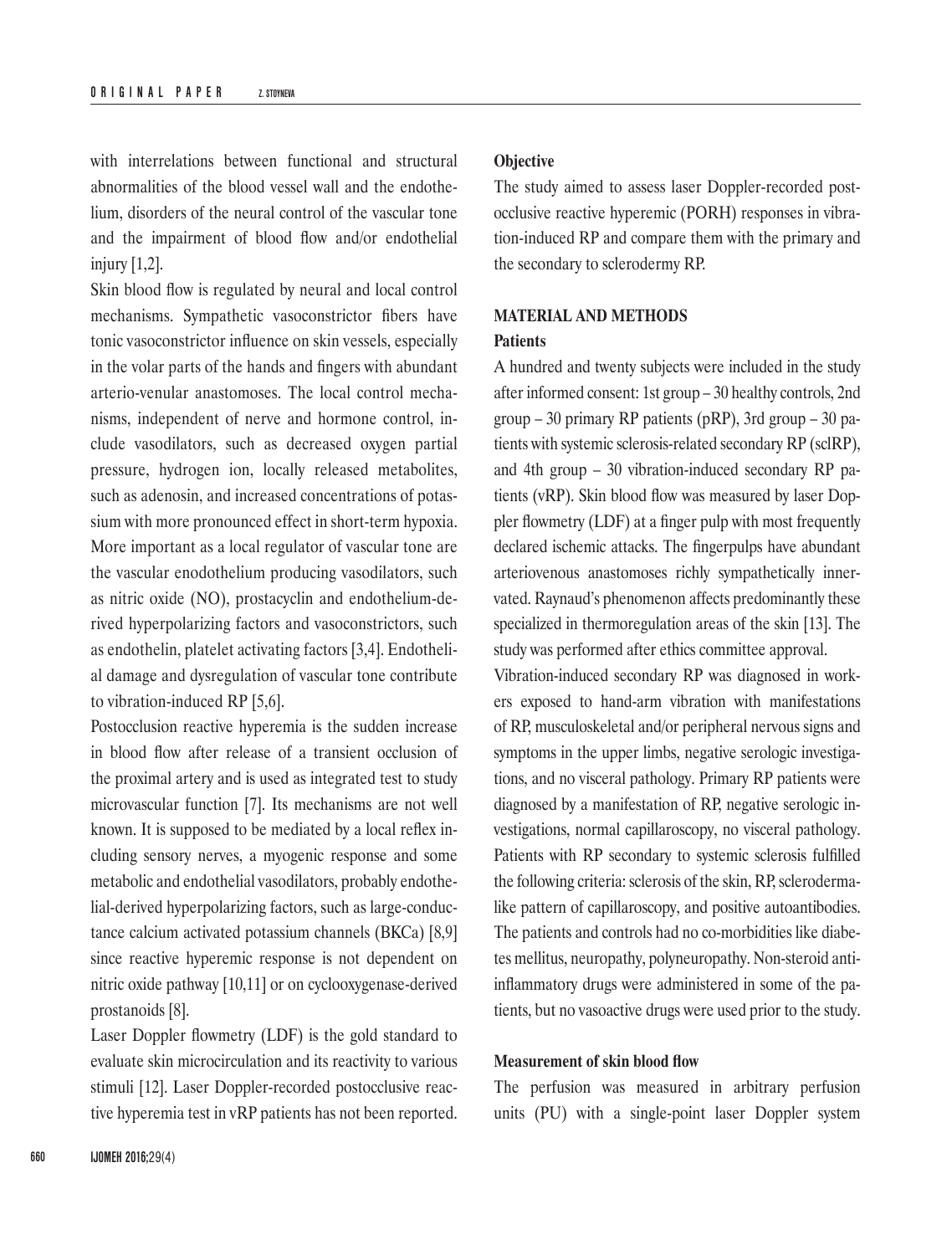PeriFlux 4001 Master and PeriTemp4005 Heater with a single-point angled small thermostatic laser Doppler probe 457(357) for local heat provocation (PERIMED, Stockholm, Sweden). Periflux filters 32 kHz and a time constant of 0.2 s were used in all the measurements. The probes were calibrated before starting the investigation using a suspension of latex particles (PF 100 Motility Standard), as recommended by the manufacturer. The probe holders were attached to the skin with a double adhesive tape.

## **Study protocol**

The investigations were preceded by a 20-min rest in a supine position for adaptation to the laboratory conditions with a temperature of the air  $22 \pm 2^{\circ}$ C. Physical and mental stimulations were reduced to a minimum to avoid sympathetic activation, which might affect skin blood flow. The investigations were performed in the morning after light breakfast and at a normal arterial blood pressure for reducing the influence of metabolic and hemodynamic mechanisms on the hyperemic responses.

The resting fingerpulp skin perfusions and the superficial skin temperatures were monitored as initial values (initial fingerpulp skin perfusion (PUi), initial superficial temperature (Ti)) for 5 min. Afterwards, the thermostatically controlled probe holder was maintained throughout the measurements at a temperature of 32°C in order to minimize the thermally induced variability of the acral cutaneous circulation [14] and the PORH response, dependent on the basal skin perfusion (PUb) [15]. The patients' PUb was registered for 5 min. Then the digital arterial occlusion was done by inflation of a blood pressure cuff over the proximal phalanx of the finger for 3 min to suprasystolic pressure values to measure the biological zero (PUbz) (i.e., the perfusion during the ischemic occlusive block). Afterwards the cuff was deflated and the PORH perfusion and PORH peak (PUrh) was measured for 5 min. The time to peak blood flow (t) was registered automatically.

#### **Parameters analyzed**

The following parameters were analyzed: initial fingerpulp skin perfusion (PUi) and initial superficial temperature (Ti), basal perfusion (PUb) measured at 32°C skin temperature, biological zero (PUbz) and PORH peak (PUrh) defined as the highest blood flow value after release of the pressure cuff, time to peak (t). Microvascular vasodilator response indices, improving the reproducibility of the method [16] were calculated: delta reactive hyperemia (ΔRH) as PUrh–PUb; percent change of reactive hyperemia (% RH) as (ΔRH/PUb)×100; the velocity of PORH microvascular response (Vrh) calculated through dividing of delta reactive hyperemia by the time to peak blood flow  $(\Delta RH/t)$ .

#### **Statistical analysis**

The mean values  $\pm$  standard deviations were calculated. Comparisons of variables within groups across all phases of the protocol were done by Wilcoxon matched pairs signed rank test and between groups by Bonferroni's multiple comparison test for unpaired data using SPSS software package. Differences were considered significant when  $p \le 0.05$ . General linear model (univariate ANO-VA) was performed to analyze perfusion values and indices between groups, controlled by age, gender and initial superficial skin temperature.

#### **RESULTS**

#### **Subjects**

The vRP study population consisted of 30 patients occupationally exposed to hand-arm vibration generated by hand-held vibrating tools: 22 miners working most of the time with hammer drills and 8 lumberjacks using regularly chainsaws, with  $12.3 \pm 5.4$  years of service. According to the Stockholm Workshop scale criteria, 21 of the hands were classified at 2nd stage (the moderate grade with occasional attacks of the distal and middle phalanges of one or more fingers) and 9 were at 3rd stage (the severe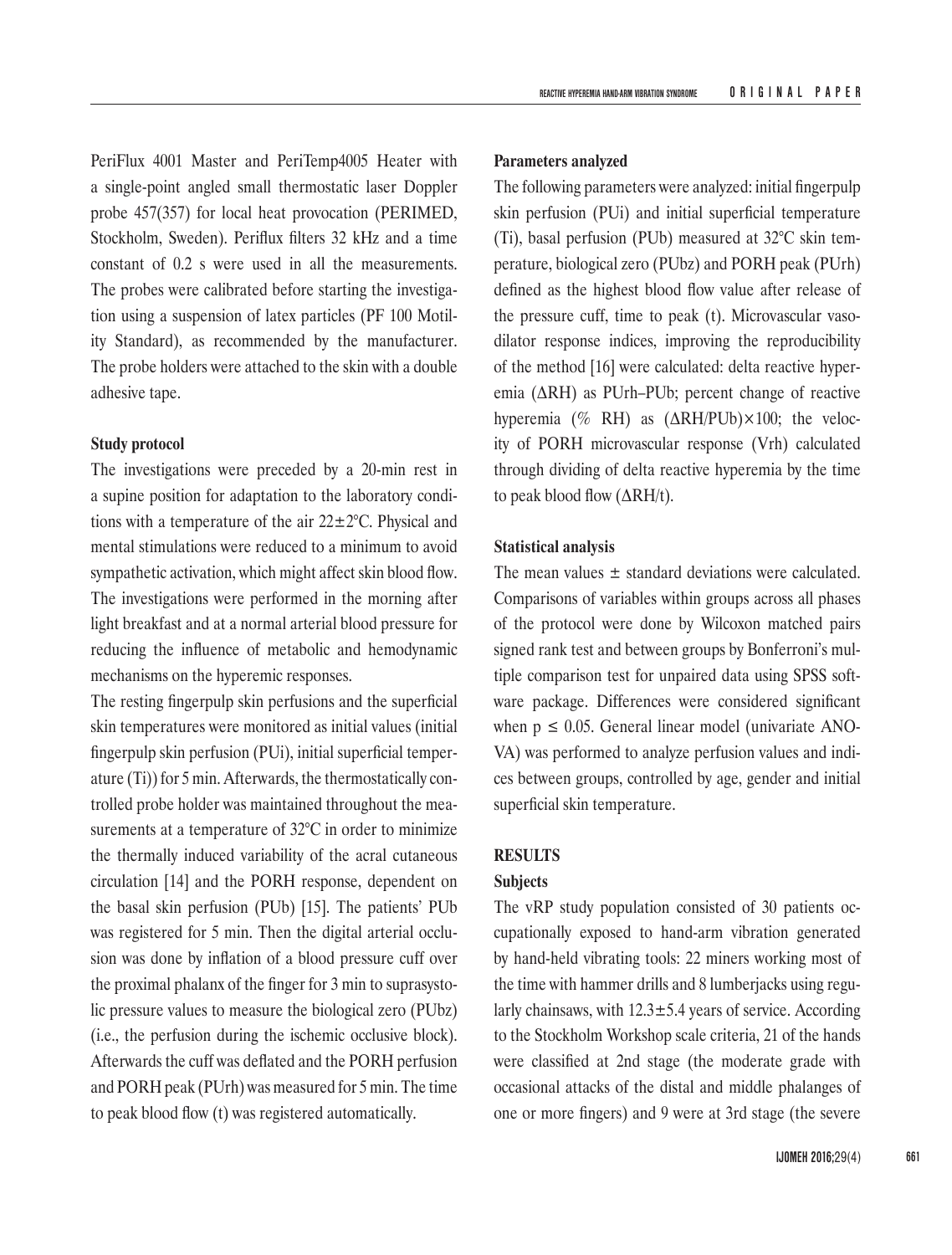| Group    | Respondents<br> n |         | Age<br>[years]  | Initial skin temperature<br><sup>[°C]</sup> |  |
|----------|-------------------|---------|-----------------|---------------------------------------------|--|
|          | males             | females | $(M \pm SD)$    | $(M \pm SD)$                                |  |
| Controls | 16                | 14      | $44.1 \pm 9.3$  | $32.0 \pm 3.3$                              |  |
| pRP      |                   | 28      | $38.4 \pm 8.2$  | $24.5 + 4.9***$                             |  |
| sclRP    | 14                | 16      | $51.3 \pm 13.1$ | $25.8 \pm 4.2***$                           |  |
| vRP      | 30                |         | $48.2 \pm 8.2$  | $24.0 \pm 4.2***$                           |  |

**Table 1.** Study groups by age, gender, and initial fingerpulp skin temperature

pRP – primary Raynaud's phenomenon; sclRP – systemic sclerosis Raynaud's phenomenon; vRP – vibration-induced Raynaud's phenomenon. M – mean; SD – standard deviation.

\*  $p < 0.05$ ; \*\*  $p < 0.01$ ; \*\*\*  $p < 0.002$ ; \*\*\*\*  $p < 0.0001$  (compared to the control group).

grade with frequent attacks affecting all phalanges of most fingers) [17].

There were no statistical differences in age between the RP groups and the healthy controls, but the pRP patients were younger than the vRP ( $p < 0.001$ ) and the sclRP  $(p < 0.0001)$  patients (Table 1). The vRP group comprised only men and the pRP group included mainly females.

## **Initial values**

The Ti of the RP patients were significantly lower compared to the controls  $(p < 0.0001)$  (Table 2). So were the PUi values in both primary and secondary RP groups in relation to the group of healthy subjects ( $p < 0.0001$ ) (Table 3). The Ti and the PUi were not significantly different between the RP groups. A considerable overlap of the skin temperatures and the flux values in the individual

cases between the groups was established, especially between the controls and the primary RP patients.

**Perfusions during the postocclusive reactive hyperemia test** The PUb values were lowest in the sclRP, followed by the pRP and finally by the vRP patients; they did not differ significantly between the RP groups (Figure 1). The mean PUb in the vRP group was not statistically different from the other RP groups ( $p > 0.05$ ). The PUb in sclRP ( $p < 0.002$ ) and  $pRP$  ( $p < 0.01$ ) were significantly lower than in the controls. The PUbz values were not significantly different between the investigated groups. The average PUrh was significantly lower in all RP groups compared to controls  $(p < 0.0001)$ . The lowest PUrh was in the sclRP patients, which was lower compared to the pRP patients, too ( $p < 0.001$ ). The PUrh between

**Table 2.** Fingerpulp perfusions during postocclusive reactive hyperemia test in study groups

| Group    | Perfusion<br>[PU]<br>$(M \pm SD)$ |                         |                 |                     |  |
|----------|-----------------------------------|-------------------------|-----------------|---------------------|--|
|          | initial                           | basal at $32^{\circ}$ C | biological zero | postocclusive peak  |  |
| Controls | $141.1 \pm 44.2$                  | $99.3 \pm 44.7$         | $2.77 \pm 0.7$  | $220.0 \pm 58.7$    |  |
| pRP      | $53.2 \pm 66.2***$                | $54.8 + 55.9**$         | $2.50 \pm 0.9$  | $150.6 \pm 62.3***$ |  |
| sclRP    | $29.0 + 31.1***$                  | $51.2 + 49.5***$        | $2.42 \pm 0.7$  | $86.2 \pm 82.2***$  |  |
| vRP      | $46.6 \pm 42.2$ ****              | $81.0 \pm 52.5$         | $2.50 \pm 0.9$  | $125.3 \pm 44.5***$ |  |

PU – perfusion unit. Other abbreviations as in Table 1.

 $* p < 0.05; ** p < 0.01; *** p < 0.002; *** p < 0.0001$  (compared to the control group).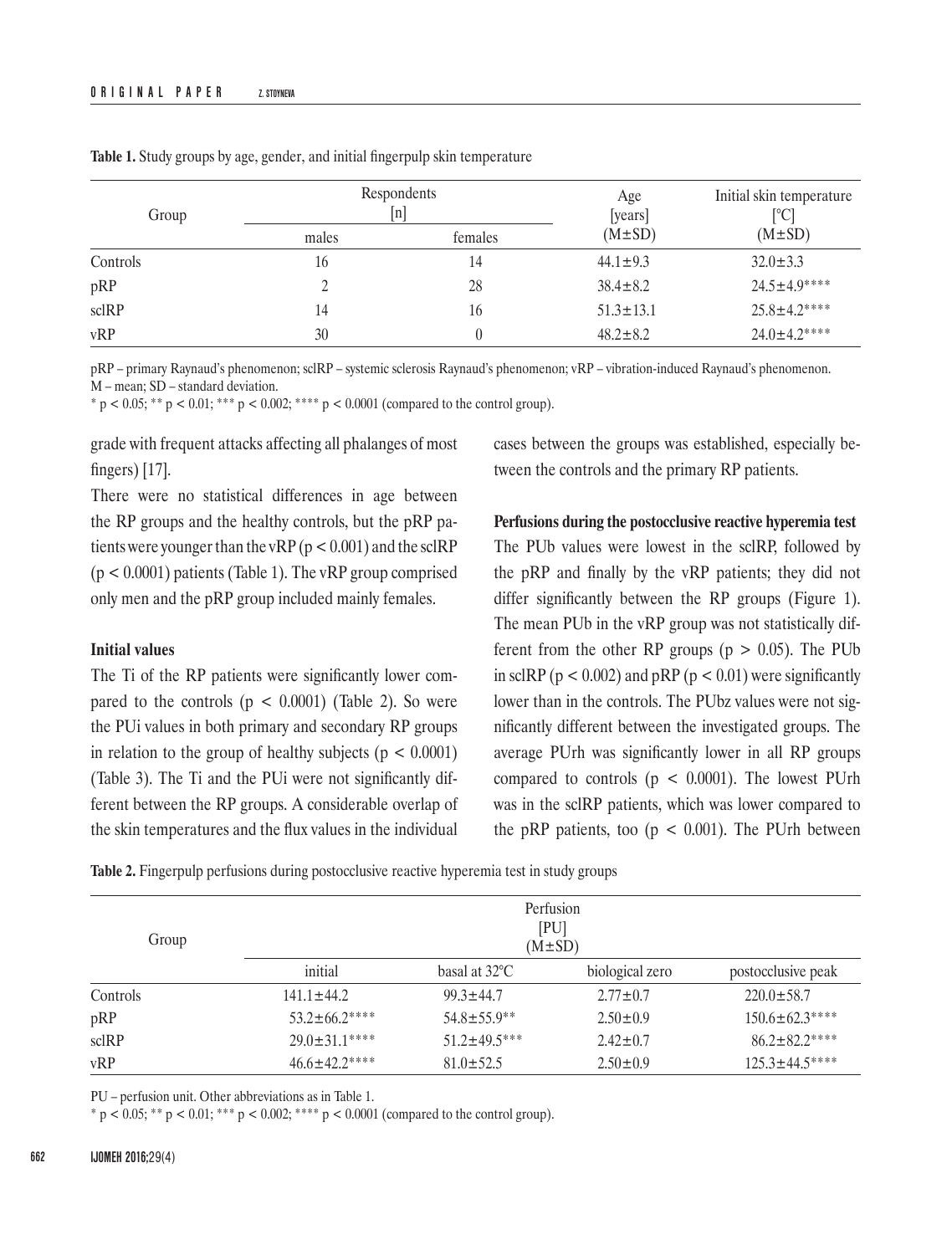|          | Index<br>$(M \pm SD)$          |                                                                        |                               |  |  |
|----------|--------------------------------|------------------------------------------------------------------------|-------------------------------|--|--|
| Group    | $\Delta RH$ (PUrh–PUb)<br>[PU] | $% RH(\Delta RH/PUb)$<br>[%]<br>$186.2 \pm 204.0$<br>$280.6 \pm 192.3$ | Vrh $(\Delta RH/s)$<br>[PU/s] |  |  |
| Controls | $120.7 \pm 43.0$               |                                                                        | $9.0 \pm 3.6$                 |  |  |
| pRP      | $95.8 \pm 46.7$                |                                                                        | $5.7 \pm 3.8***$              |  |  |
| sclRP    | $35.0 \pm 56.8***$             | $307.5 \pm 783.0$                                                      | $2.9 \pm 2.7***$              |  |  |
| vRP      | $44.4 \pm 33.1***$             | $128.8 \pm 179.1$                                                      | $2.8 \pm 2.0***$              |  |  |

**Table 3.** The reactive hyperemia response indices

ΔRH – the difference between PUrh and PUb; PUrh – reactive hyperemia perfusion; PUb – basal perfusion at 32°C superficial skin temperature; % RH – the percent change of postocclusive perfusion in relation to the basal perfusion; Vrh – velocity of postocclusive perfusion increase to the peak value. Other abbreviations as in Table 1 and 2.

 $p < 0.05$ ; \*\*  $p < 0.01$ ; \*\*\*  $p < 0.001$ ; \*\*\*\*  $p < 0.0001$  (Bonferroni's multiple comparison test for unpaired data in relation to the controls).

the vRP and the pRP and sclRP groups were not significantly different.

There were significant differences between PUb and PUrh within each investigated group.

## **Reactive hyperemia vasodilator response indices**

The ΔRH in the secondary vRP and sclRP groups were lower than in the control and  $pRP$  groups ( $p < 0.0001$ ). There were no significant differences in ΔRH between the vRP and the sclRP groups and between pRP and the controls.



PUbz – biological zero. Other abbreviations as in Table 1 and 3.  $* p < 0.05$ ; \*\*  $p < 0.001$ ; \*\*\*  $p < 0.0001$  (within group comparison by Wilcoxon matched pairs signed-rank test).

**Fig. 1.** Postocclusion reactive hyperemia response

The % RH was not significantly different between the investigated groups, though in the vRP patients the values were the lowest.

The Vrh was lower in all the RP groups ( $p < 0.0001$ ). The Vrh in the vRP ( $p < 0.002$ ) and sclRP ( $p < 0.004$ ) groups was lower than in the pRP group. The Vrh between vRP and sclRP were not significantly different.

#### **General Linear Model**

The F statistics by general linear model analysis showed significant differences in the PUi, PUb and PUrh perfusions, ΔRH and Vrh indices across the groups (Table 4). The perfusion values and the Vrh were significantly associated with the Ti of the fingers. The PUi and PUb perfusions and the Vrh were dependent on gender as well. The PUrh were influenced also by the age. The ΔRH index was the only parameter not influenced by age, initial temperature or gender.

## **DISCUSSION**

The study investigated laser Doppler-recorded PORH responses in vRP patients, comparing them with pRP, sclRP and healthy subjects. The initial superficial skin temperatures and the perfusion values of the fingers in primary and secondary RP groups were significantly lower compared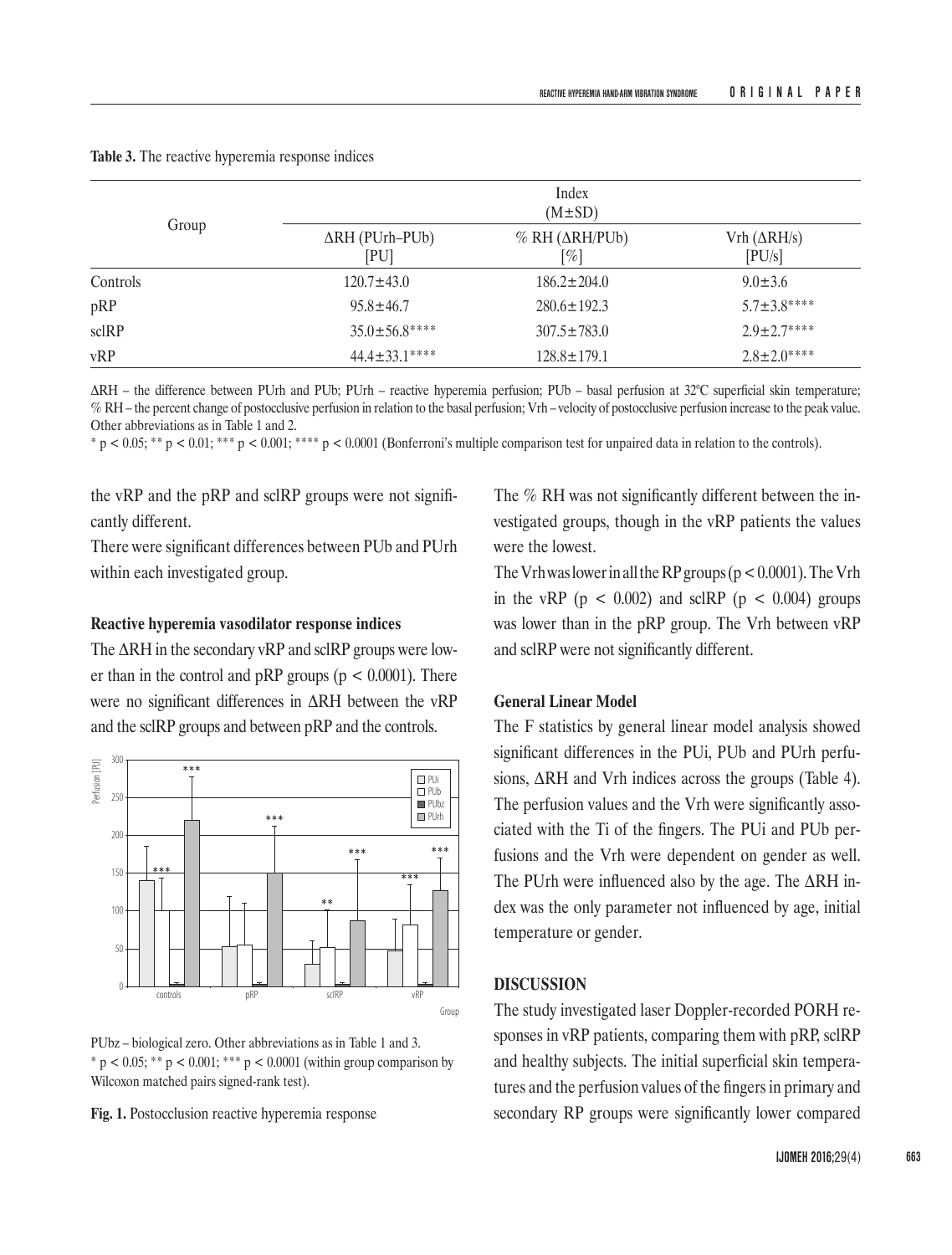| Perfusions and indices               | <b>Statistics</b><br>[F(p)] |               |                                                  |              |              |                                 |
|--------------------------------------|-----------------------------|---------------|--------------------------------------------------|--------------|--------------|---------------------------------|
|                                      | <b>PUi</b>                  | PUb           | <b>PU<sub>rh</sub></b>                           | ∆RH          | $\%$ RH      | Vrh                             |
| Group                                | 16.43(0.0001)               |               | $5.20(0.0020)$ 11.60 $(0.0001)$ 12.61 $(0.0001)$ |              | 1.83(0.1450) | 9.62(0.0001)                    |
| Initial superficial skin temperature |                             |               | $60.17(0.0001)$ $27.12(0.0001)$ $10.08(0.0020)$  | 0.42(0.5200) |              | $2.27(0.1340)$ 13.99 $(0.0001)$ |
| Age                                  | 1.81(0.1810)                | 2.20(0.1410)  | 4.63(0.0340)                                     | 1.98(0.1620) | 0.53(0.4740) | 1.87(0.1740)                    |
| Gender                               | 28.91 (0.0001)              | 15.61(0.0001) | 2.59(0.1100)                                     | 2.27(0.1340) | 0.15(0.6960) | 7.72(0.0060)                    |

**Table 4.** F statistics data by general linear model (ANOVA)

PUi – initial perfusion. Other abbreviations as in Table 3.

to the control group. The data are consistent with those obtained by some authors [18,19] but do not confirm others, who did not find differences in fingertip blood flow between control subjects and patients with RP [20]. The basal perfusion values at the thermoneutral 32°С skin temperature were significantly lower in sclRP and pRP groups but not in vRP group.

A considerable interindividual scattering of the initial resting fingerpulp perfusions with an overlap between the healthy controls and the primary RP patients and between the primary and the secondary RP patients was established, which makes the evaluation of the individual cases difficult and confirms the results of many investigators.

The PORH peak was significantly lower in all RP patients, the lowest being in the sclRP patients. Though regular physical activity modifies the reactivity of vascular smooth muscle cells and enhances endothelium-dependent vasodilatation [21], the PORH responses in vRP, working with heavy loads and physical overstrain, were similar to pRP and sclRP. Our data are consistent with the results of other investigators concerning the reduced postocclusive hyperemic responses in sclRP [22–27] but not in pRP [28]. No data are accessible about the noninvasive laser Dopplerrecorded fingerpulp skin microvascular reactivity to temporary occlusion in vRP.

The major mediators of PORH are the sensory nerves through a local axon reflex [7,8], the endothelium-derived hyperpolarizing factors (EDHFs) [27] and the recently described epoxyeicosatrienoic acids with vasodilator effect [28]. Therefore, some of these pathways or not well defined interactions between the different mechanisms were abnormal in RP patients but not necessarily in the same way in primary and secondary RP.

The study has some limitations regarding the number of investigated patients, their sex and age, which depend on the diseases' epidemiology. Other limitations are methodology-related, i.e., the semi-quantitative assessment of skin blood flow in arbitrary PU, the inter-individual, spatial and temporal flux variability. Though the singlepoint LDF is reproducible to assess PORH on the finger pad [29,30], the analyzed parameters are not standardized [9,31]. Otherwise, the method of investigation is noninvasive, easy to apply, determines the dynamic perfusion changes independent of the underlying muscle blood flow [32]. Further investigations are needed.

#### **CONCLUSIONS**

The postocclusive reactive hyperemia is abnormal in vRP, sclRP and in pRP. Laser Doppler-recorded reactive hyperemia test contributes to the diagnosis of RP. The vasodilator indices, reflecting the postocclusion perfusion increase, differentiated best between primary and secondary types of RP. The applied method is not sensitive enough to discriminate adequately the type of RP among individual cases, but has proved valuable for group analysis. Laser Doppler flowmetry coupled with reactive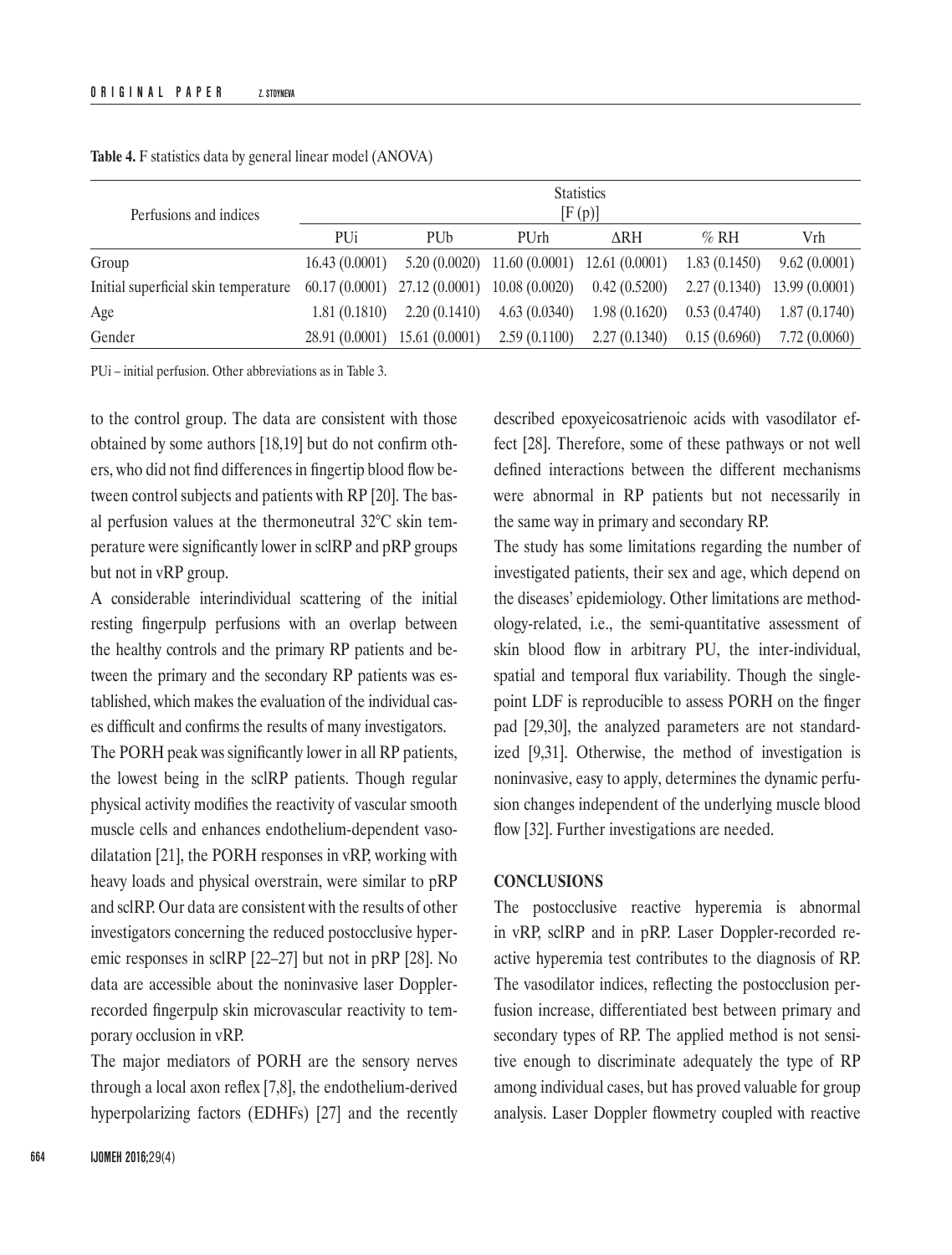hyperemia test is a valuable noninvasive tool for real-time assessment of the skin microcirculation and the integrative vasomotor reactivity.

## **ACKNOWLEDGMENTS**

The author thanks the Clinic of Rheumatology for their patient participation, Ms. Boryana Boeva for her valuable statistical assistance and Mr. Ognyan Paskalev for his computer help.

#### **REFERENCES**

- 1. Stoyneva Z, Lyapina M, Tzvetkov D, Vodenicharov E. Current pathophysiological views on vibration-induced Raynaud's phenomenon. Cardiovasc Res. 2003;57(3):615–24, [http://dx.doi.org/10.1016/S0008-6363\(02\)00728-9](http://dx.doi.org/10.1016/S0008-6363%2802%2900728-9).
- 2. Wigley FM, Herrick AL, Flavahan NA, editors. Raynaud's phenomenon. A guide to pathogenesis and treatment. New York: Springer Verlag; 2015. p. 394, [http://dx.doi.](http://dx.doi.org/10.1007/978-1-4939-1526-2) [org/10.1007/978-1-4939-1526-2](http://dx.doi.org/10.1007/978-1-4939-1526-2).
- 3. Cines DB, Pollak ES, Buck CA, Loscalzo J, Zimmerman GA, McEver RP, et al. Endothelial cells in physiology and in the pathology of vascular disorders. Blood. 1998;91(10):3527–61.
- 4. Feletou M, Vanhoutte PM. Endothelium-derived hyperpolarizing factor: Where are we now? Arterioscler Thromb Vasc Biol. 2006 Jun;26(6):1215–25, [http://dx.doi.org/10.1161/01.](http://dx.doi.org/10.1161/01.ATV.0000217611.81085.c5) [ATV.0000217611.81085.c5](http://dx.doi.org/10.1161/01.ATV.0000217611.81085.c5).
- 5. Curry BD, Bain JL, Yan JG, Zhang LL, Yamaguchi M, Matloub HS, et al. Vibration injury damages arterial endothelial cells. Muscle Nerve. 2002;25(4):527–34, [http://dx.doi.](http://dx.doi.org/10.1002/mus.10058) [org/10.1002/mus.10058](http://dx.doi.org/10.1002/mus.10058).
- 6. White CR, Haidekker MA, Stevens HY, Frangos JA. Extracellular signal-regulated kinase activation and endothelin-1 production in human endothelial cells exposed to vibration. J Physiol. 2004;555(Pt 2):565–72.
- 7. Cracowski JL, Lorenzo S, Minson CT. Effects of local anaesthesia on subdermal needle insertion pain and subsequent tests of microvascular function in human. Eur J Pharmacol. 2007;559(2–3):150–4, [http://dx.doi.org/10.1016/j.ejp](http://dx.doi.org/10.1016/j.ejphar.2006.11.069) [har.2006.11.069](http://dx.doi.org/10.1016/j.ejphar.2006.11.069).
- 8. Lorenzo S, Minson CT. Human cutaneous reactive hyperaemia: Role of BKCa channels and sensory nerves. J Physiol. 2007;585(Pt 1):295–303.
- 9. Yvonne-Tee GB, Rasool AHG, Halim AS, Wong AR, Rahman ARA. Method optimization on the use of post occlusive hyperemia model to assess microvascular function. Clin Hemorheol Microcirc. 2008;38(2):119–33.
- 10. Wong BJ, Wilkins BW, Holowatz LA, Minson CT. Nitric oxide synthase inhibition does not alter the reactive hyperemic response in the cutaneous circulation. J Appl Phys. 2003;95(2):504–10, [http://dx.doi.org/10.1152/jappl](http://dx.doi.org/10.1152/japplphysiol.00254.2003) [physiol.00254.2003](http://dx.doi.org/10.1152/japplphysiol.00254.2003).
- 11. Zhao JL, Pergola PE, Roman LJ, Kellogg DL Jr. Bioactive nitric oxide concentration does not increase during reactive hyperemia in human skin. J Appl Phys. 2004;96(2):628–32, <http://dx.doi.org/10.1152/japplphysiol.00639.2003>.
- 12. Lenasi H. Assessment of human skin microcirculation and its endothelial function using laser doppler flowmetry. In: Erondu OF, editor. Medical imaging. Rijeka: In-Tech. 2011. p. 271–96, <http://dx.doi.org/10.5772/1231>.
- 13. Flavahan NA. A vascular mechanistic approach to understanding Raynaud phenomenon. Nat Rev Rheumatol. 2015;11(3):146–58, [http://dx.doi.org:10.1038/nrr](http://dx.doi.org:10.1038/nrrheum.2014.195) [heum.2014.195](http://dx.doi.org:10.1038/nrrheum.2014.195).
- 14. Suzuki J, Maeda J, Takemiya T. Analysis of microvascular responses in the finger to changes in arm position during cold water stimulation. Jpn J Physiol. 1994;44(2):181–91, <http://dx.doi.org/10.2170/jjphysiol.44.181>.
- 15. Goodfield M, Hume A, Rowell N. Reactive hyperemic responses in systemic sclerosis patients and healthy controls. J Invest Dermatol. 1989;93(3):368–71, [http://dx.doi.](http://dx.doi.org/10.1111/1523-1747.ep12280272) [org/10.1111/1523-1747.ep12280272](http://dx.doi.org/10.1111/1523-1747.ep12280272).
- 16. Norman M, Gu L, Herin P, Fagrell B. Reactive hyperemia in term neonates and adults – A laser Doppler fluxmetry study of skin microcirculation. Microvasc Res. 1991;41(2):229–38, [http://dx.doi.org/10.1016/0026-2862\(91\)90024-6](http://dx.doi.org/10.1016/0026-2862%2891%2990024-6).
- 17. Gemne G, Pyykkö I, Taylor W, Pelmear PL. The Stockholm Workshop scale for the classification of cold-induced